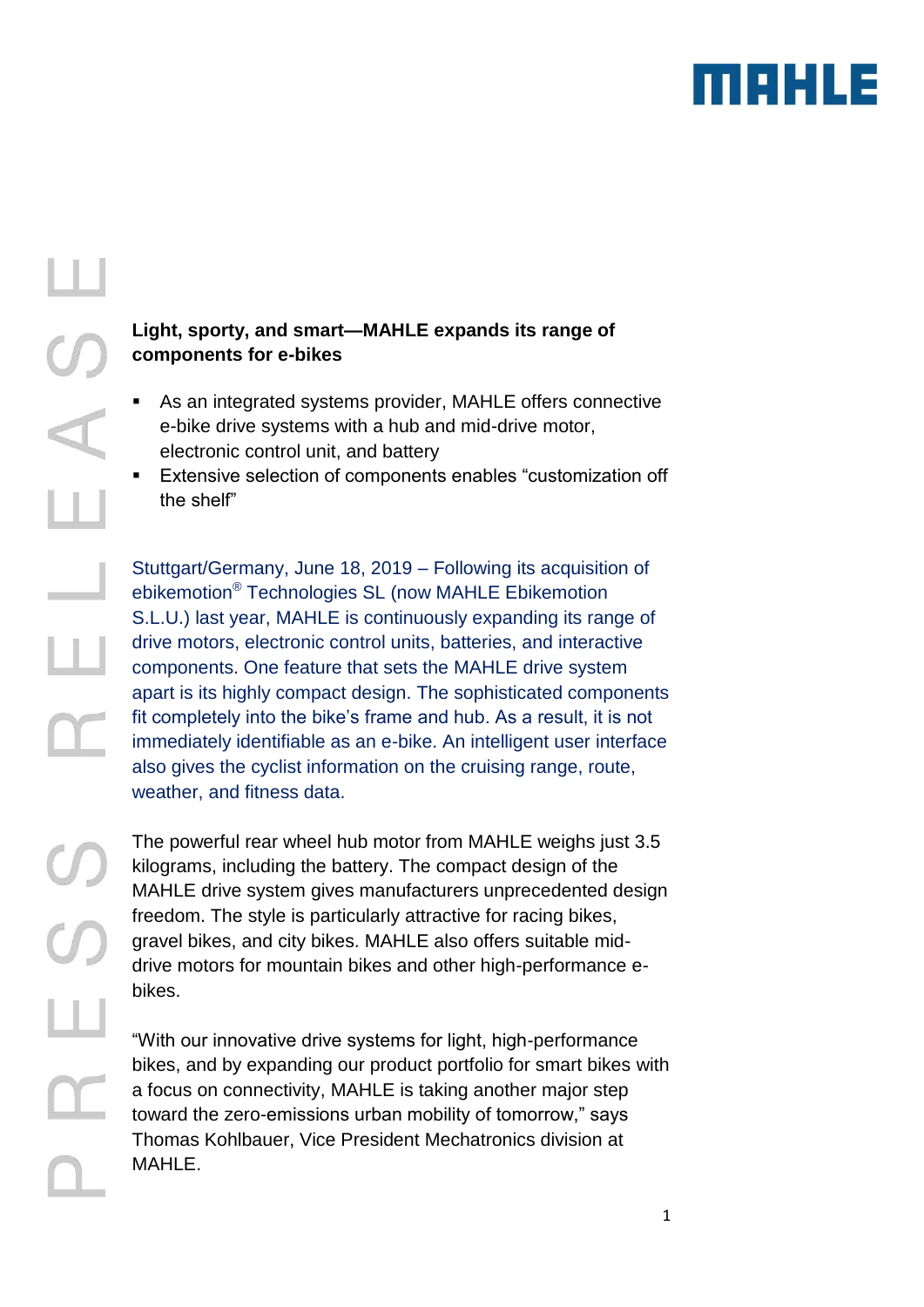

# $\overline{L}$

Thanks to MAHLE's connective components, a wealth of new applications for the Internet of Things (IoT) are being developed for end customers and bicycle manufacturers. With social media, theft prevention, and sharing concepts, for example, MAHLE components are opening up new markets for manufacturers and offering the possibility of a completely new product and cycling experience.

Well-known manufacturers such as Orbea, Colnago, Pinarello, and Bianchi have already opted for MAHLE's drive system. MAHLE's versatile systems competence and agile project teams played an important role in this decision. MAHLE aims to continuously expand and strengthen its position in the smart bikes segment.

# **About MAHLE**

MAHLE is a leading international development partner and supplier to the automotive industry as well as a pioneer for the mobility of the future. The MAHLE Group is committed to making transportation more efficient, more environmentally friendly, and more comfortable by continuously optimizing the combustion engine, driving forward the use of alternative fuels, and laying the foundation for the worldwide introduction of e-mobility. The group's product portfolio addresses all the crucial issues relating to the powertrain and air conditioning technology—both for drives with combustion engines and for e-mobility. MAHLE products are fitted in at least every second vehicle worldwide. Components and systems from MAHLE are also used off the road—in stationary applications, for mobile machinery, rail transport, as well as marine applications.

In 2018, the group generated sales of approximately EUR 12.6 billion with more than 79,000 employees and is represented in more than 30 countries with 160 production